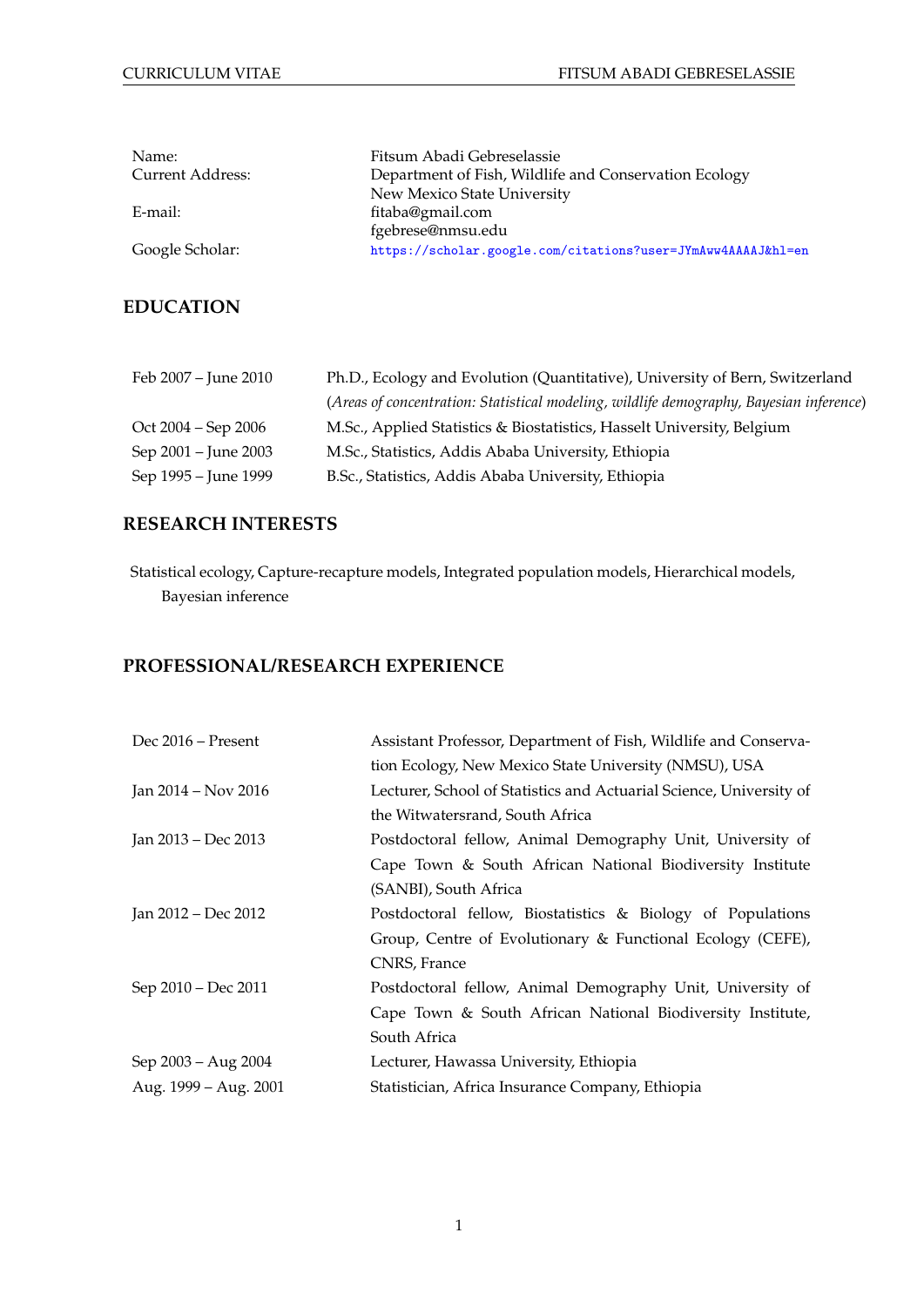## **TEACHING EXPERIENCE**

| Dec 2016 – Present    | New Mexico State University, USA                                              |
|-----------------------|-------------------------------------------------------------------------------|
|                       | - Instructor: Population Ecology, Ecological Biometry                         |
| Jan 2014 – Nov 2016   | University of the Witwatersrand, South Africa                                 |
|                       | - Lecturer: Biostatistics, Nonparametric statistics, Statistical research de- |
|                       | sign and analysis                                                             |
| Feb 2007 - June 2010  | University of Bern, Switzerland                                               |
|                       | - Teaching/Lab assistant: Habitat selection modeling, Capture-                |
|                       | recapture analysis using R and program MARK                                   |
| Sept 2003 – Aug 2004  | Hawassa University, Ethiopia                                                  |
|                       | - Instructor: Introduction to probability and statistics, Statistical meth-   |
|                       | ods, Medical statistics, Statistical computing (SPSS)                         |
| Sept 2001 – June 2003 | Addis Ababa University, Ethiopia                                              |
|                       | - Instructor (part-time): Introduction to probability and statistics, Statis- |
|                       | tical computing (SPSS)                                                        |

### **PROFESSIONAL AFFILIATION/MEMBERSHIP**

Ecological Society of America (May 2017 – Present)

The Wildlife Society (Sep 2017 - Present)

Honorary research associate, University of Cape Town, South Africa (April 2017 - Present)

Honorary research associate, University of the Witwatersrand, South Africa (Dec 2016 - June 2016)

## **PUBLICATIONS**

*Note that my name appears as* **Abadi, F.** *in publication*. Google Scholar: <https://scholar.google.com/citations?user=JYmAww4AAAAJ&hl=en>

### **SELECTED PRESENTATIONS**

#### *Invited talks*

*Leveraging multiple data sources with hierarchical models symposium, The Wildlife Society and American Fisheries Society 2019 Joint Annual Conference, 29 Sep - 03 Oct 2019, Reno, Nevada, USA*

- Estimating Juvenile Survival of Emperor Penguins Using Bayesian Integrated Population Modeling

*Department of Biology, New Mexico State University, USA*

- Overview of capture-recapture models (19 October 2017)